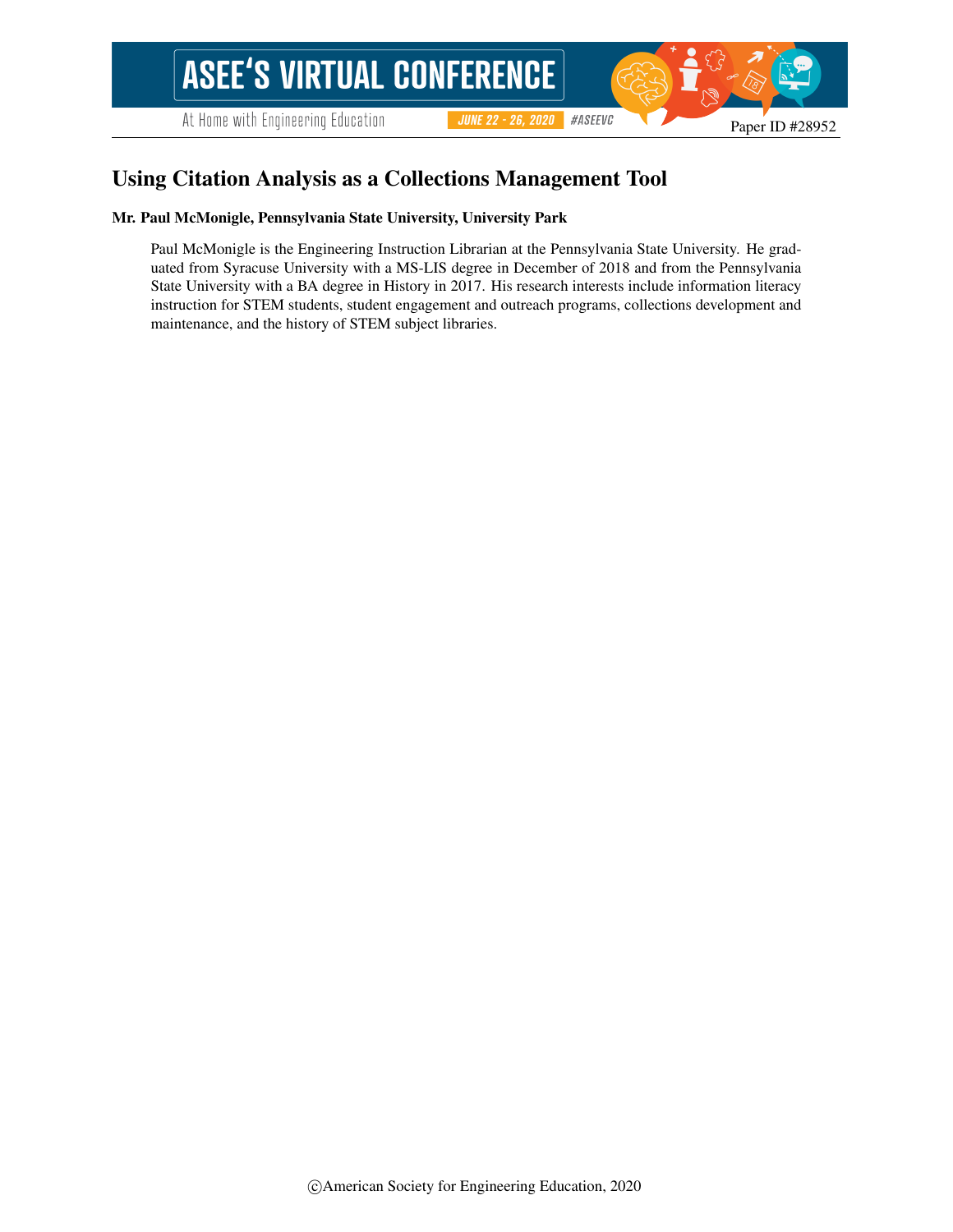# Using Citation Analysis as a Collections Development Tool for Engineering Journal Subscriptions

# Abstract

Citation analysis can be a powerful tool to help librarians learn user needs, determine patterns of sources for authors using their collections, and maintain those collections based on the needs and patterns identified. In an era of decreasing collections budgets, the knowledge gained by citation analysis can be beneficial to those tasked with collections development and maintenance. Academic libraries used by graduate student researchers need to have a wide variety of materials available in the collection and citation analysis can be used to discover which materials are used most often and by which programs. A dataset of citations created from the ProQuest Dissertations & Theses database was used to determine the amount of "in-house" journals used by engineering doctoral students at a major U.S. research university compared to the number of articles that the university did not have direct access to from 2015 to 2018. The information was sorted by discipline to show which programs were well represented in the collection compared to those that could use some reinforcement. Results show that the university libraries own a large majority of the sources used by the graduate students whose dissertations were selected for this study. The author will also be able to use the dataset to learn which source titles are used most often and where to direct collections funds to ensure continued development in areas most used by the university's graduate researchers. Other academic libraries can use the methods described in this study to verify the use of their own collections and make decisions accordingly.

### Introduction

The Pennsylvania State University is a Carnegie Level-1 research university located in University Park, PA. The College of Engineering, officially founded in 1894, offers bachelors', masters', and doctoral degrees in ten departments. During the period covered by this paper (2015-2018), the College's average enrollment included approximately 8000 undergraduates and 1600 graduate students. Enrollment figures for graduate students do not specify whether they are masters' or Ph.D. hopefuls.[1][2]

The University Library system at Penn State is one of the largest in North America, with several million volumes of books and materials along with several thousand journal subscriptions. The vast diversity of the collection and its strength in engineering subject areas is a selling point when the university recruits both graduate students and potential faculty members. However, even a large budget is not an unlimited one and recently, the library has been forced to tighten control of the purse strings. Collections spending, especially spending on multi-year subscriptions, has become a major concern for administration.

As a librarian new to this institution, the author wanted to learn what resources were being used by the university community in order to assist them with collection development and maintenance issues while keeping in mind the mandate to save money whenever practicable. Circulation statistics can help with much of the material, but this information is hard to come by for online databases and subscriptions. Therefore, the author decided to conduct the following citation analysis of recently published graduate doctoral dissertations to determine which parts of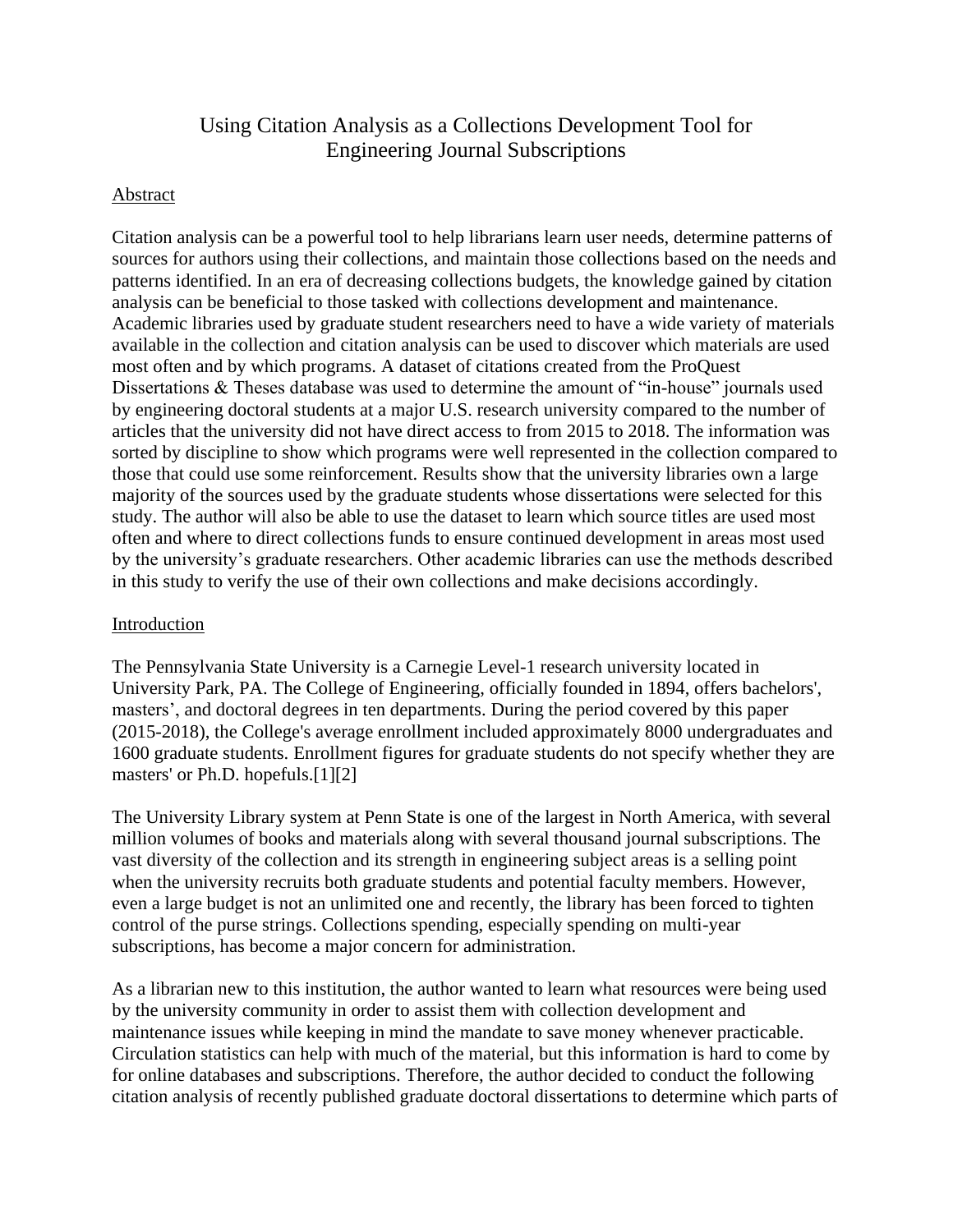the collection the students are using compared to how often they needed to use sources not held by the Library.

# Literature Review

The first step, of course, was to see if such a project was even feasible and whether other institutions had done such a thing in the past. The research done in 2008 by Meier and Conkling [3] proved that large-scale analysis of ten thousand or more citations is possible with the assistance of computer database software. They also used dissertations in their research, which guided the author to use the same ProQuest database to find their samples.

The citation analysis conducted by Kayongo and Helm (published in 2012) [4] became a bit of a guide for how the research initially began. Although they covered all the major subjects of their library rather than just the holdings for one college, their results showed that using citation analysis on doctoral dissertations can give a librarian a good overview of which parts of the collection get used and which subjects may need a bit of work materials-wise.

Kirkwood's study in the use of citation analysis with civil engineering dissertations [5] can almost be considered a proof of concept for the idea as usable for engineering librarians. The research and methods of Becker and Chiware, which they called a "bibliometric approach", acted as a guide for how the author could sort the data once discovered [6]. Ahmadieh, et. al used the same approach for the same reasons (assessing their collection to determine ways in which it could be improved) as the author [7] while Abeyrathne's citation analysis covered one STEM area (in this case, agriculture) with multiple departments [8]. These gave us further proof that a citation analysis was one of the best tools currently available to understand how graduate students used library collections to assist them in the creation of their theses.

### Methods

The initial phase of the project began with selecting a sample of dissertations that would be large enough to show patterns that could be generalized to the entire population, yet small enough that the data could be handled by one researcher in a relatively short period of time. The author used the ProQuest Dissertations and Thesis A&I (PDTAI) database because it is the official dissertation repository of the U.S. Library of Congress [9] and the doctoral students of the college are required to send a completed copy to the site for storage. The university had deposited 606 engineering dissertations between the years 2015 and 2018. After consulting with both the Head Engineering Librarian and the Head of the STEM Libraries, it was decided that a sample of 20% of all the dissertations could be used as a population for this study. This would return a large enough sample that could show trends within each discipline while remaining a project that can be completed by one person. 119 dissertations were chosen and out of those, 17,329 distinct citations were entered into the dataset. The subjects were divided into eleven categories that mirrored the academic departments of the university's College of Engineering (see Table 1 and Figure 1). The dataset included 20% of the dissertations in each subject rather than random dissertations across all subjects so that any gaps in the collection can be seen in each subject.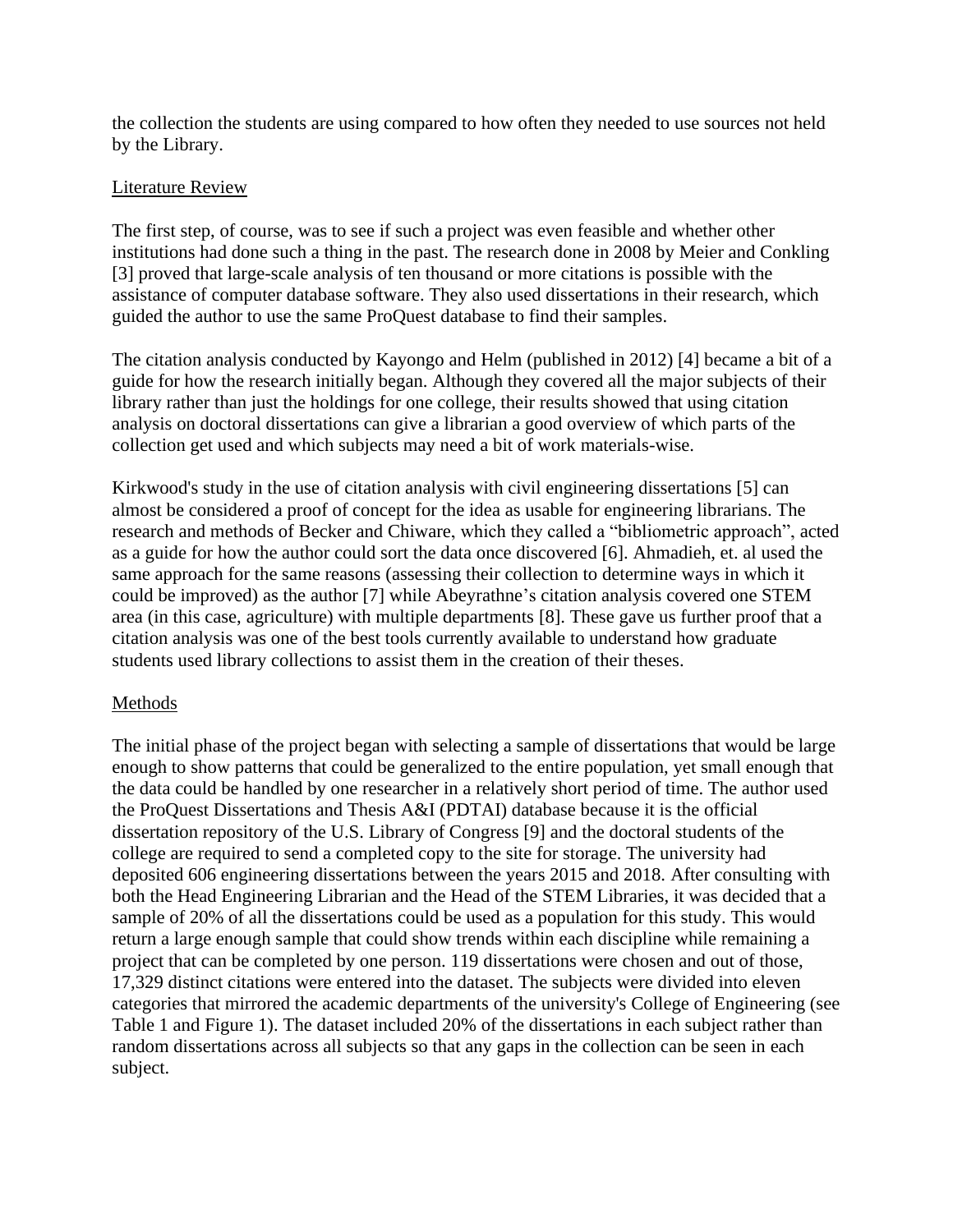| <b>Program</b>                   | <b>Total Number</b> | <b>Number of</b>          | <b>Number of</b>       |
|----------------------------------|---------------------|---------------------------|------------------------|
|                                  | of Dissertations    | <b>Dissertations Used</b> | <b>Total Citations</b> |
| Acoustics                        | 28                  | 6                         | 433                    |
| <b>Aerospace Engineering</b>     | 43                  | 8                         | 1087                   |
| <b>Biomedical Engineering</b>    | 32                  | 6                         | 855                    |
| <b>Chemical Engineering</b>      | 63                  | 12                        | 3145                   |
| Civil Engineering                | 32                  | 6                         | 958                    |
| <b>Computer Engineering</b>      | 102                 | 20                        | 2777                   |
| <b>Electrical Engineering</b>    | 108                 | 21                        | 2932                   |
| <b>Environmental Engineering</b> | 9                   | $\overline{2}$            | 370                    |
| <b>Industrial Engineering</b>    | 43                  | 8                         | 936                    |
| <b>Mechanical Engineering</b>    | 125                 | 25                        | 3391                   |
| Nuclear Engineering              | 21                  | 5                         | 445                    |
|                                  |                     |                           |                        |
| Totals                           | 606                 | 119                       | 17329                  |

Table 1 – Total Dataset Population



Figure 1

The original plan was to use the same program created for the research done by Cole, et. al, in 2018 [10] for their analysis. This program used separate citation lists that were found on the web page for the dissertation. Unfortunately, it was soon discovered that for many of the dissertations in the sample, there was no list and the only way to obtain the citations was to "copy and paste" directly from the document. Therefore, every reference cited had to be manually entered into a Microsoft Excel spreadsheet, with one sheet per subject. In each row, columns were created for author, title, journal or proceeding (if needed), date, and publisher (if known). The citations were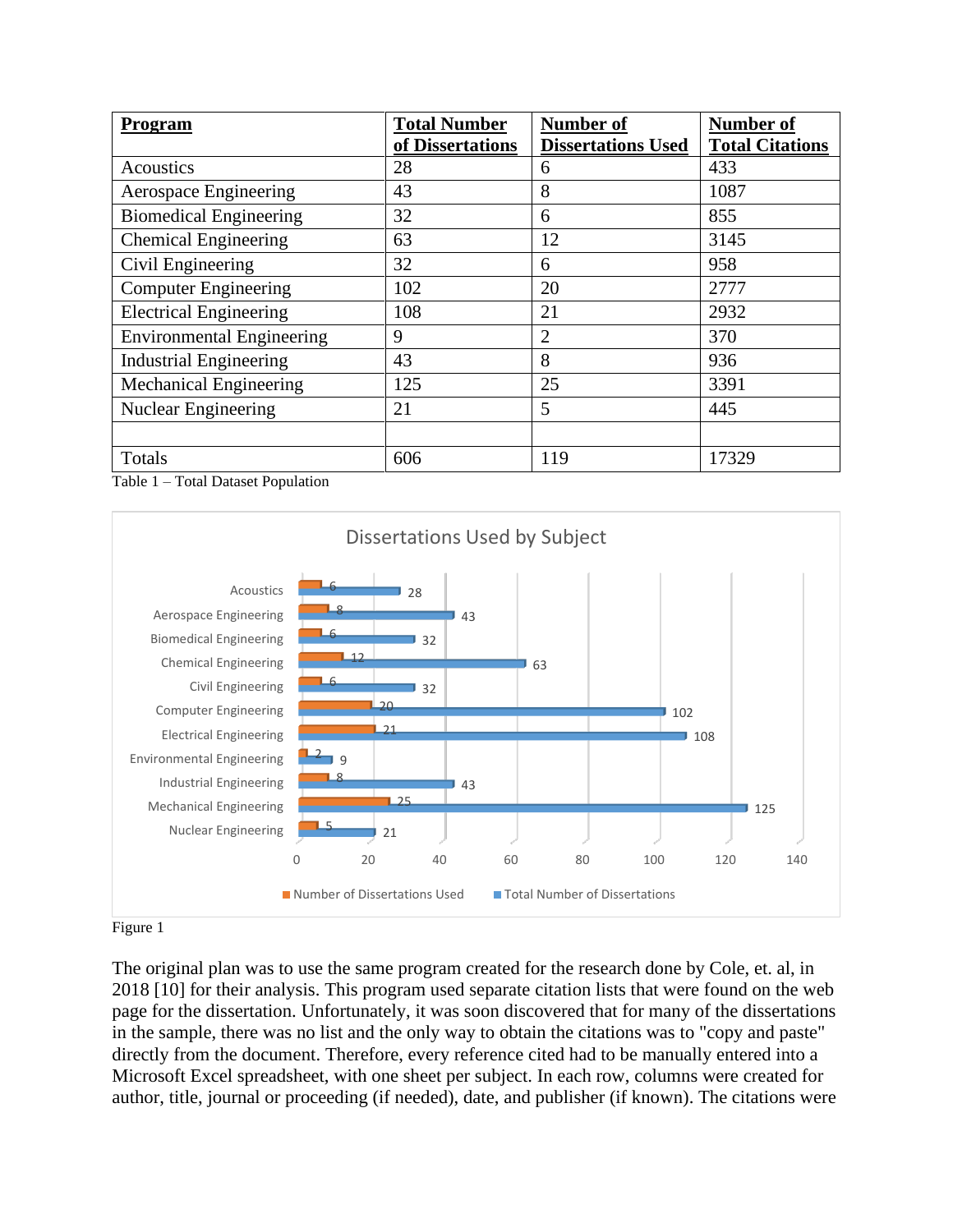then sorted into alphabetical order by source title (journal, conference proceeding, book, etc.) and any duplicates were eliminated, first by the tool within Excel and then double-checked by hand.

The results can be seen in Table 2. The entire process was rather time-consuming and took several months, since there was only one person working on the project. It was at this point in the project that the decision to only analyze journal citations was made, in order to complete the research in any sort of timely manner. All citations were transferred into the dataset anyway for possible use in future research.

| <b>Department</b> | <b>Number of</b>     | Number of            | <b>Number</b> | <b>Number</b> | Percentage |
|-------------------|----------------------|----------------------|---------------|---------------|------------|
|                   | <b>Journals</b> used | <b>Articles Used</b> | @ Library     | not Held      | @ Library  |
| Aerospace         | 149                  | 521                  | 500           | 21            | 95.97%     |
| Electrical        | 290                  | 1142                 | 1091          | 51            | 95.53%     |
| Industrial        | 243                  | 516                  | 490           | 26            | 94.96%     |
| <b>Biomedical</b> | 262                  | 825                  | 778           | 47            | 94.30%     |
| Chemical          | 520                  | 2441                 | 2301          | 140           | 94.26%     |
| Mechanical        | 462                  | 1975                 | 1833          | 142           | 92.81%     |
| Acoustics         | 86                   | 246                  | 228           | 18            | 92.68%     |
| Computer          | 276                  | 642                  | 594           | 48            | 92.52%     |
| Nuclear           | 96                   | 301                  | 275           | 26            | 91.36%     |
| Civil             | 200                  | 452                  | 401           | 51            | 88.72%     |
| Environmental     | 112                  | 333                  | 286           | 47            | 85.89%     |
|                   |                      |                      |               |               |            |
| Total             | 2696                 | 9394                 | 8777          | 617           | 93.43%     |

Table 2 – Results

Once the dataset was complete, each journal title was entered into the library's catalog search engine one at a time to see if the university had a subscription. Dates of the subscription were checked as well to ensure that access was available to the dissertation author during the time of their research. This information was easily obtained by the search method mentioned above. If a search had a positive return, it was marked as "held by the library" and all relevant citations from that journal, provided the dates of the articles matched the dates of the holdings, were considered as accessible through the library. All negative returns were marked as "not owned by library".

### Limitations

The first question that must be asked when conducting any citation analysis is how often did the students acquire articles through other means (Interlibrary loan, asking the author, etc.) for articles that the library already has access? Due to the way the system is currently set up, the link to a full-text article is directly next to a link proceeding to the ILL request form. How often one was chosen over the other can never truly be determined.

Another limiting factor were the citations themselves. Although most were complete and in some sort of discernable style, there were several dissertations that had incomplete citations (missing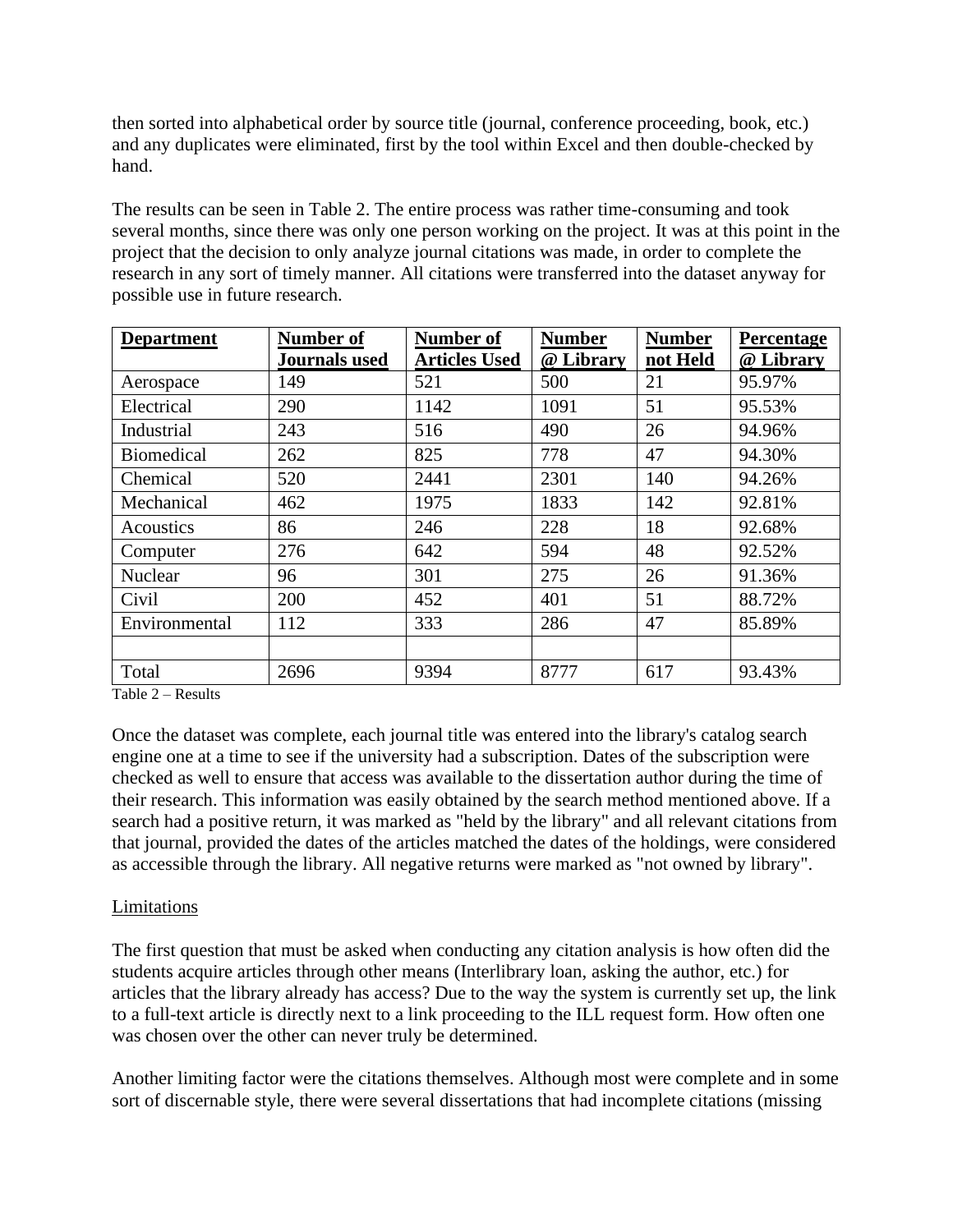dates, journal titles, sometimes even authors). These partial citations were not used in the research. Fortunately for this project, they occurred rarely, with the vast majority in computer and electrical engineering. Even then, those partials numbered less than 100 out of over 5,800 citations between them.



Figure 2

### Results

Before the project began, it was determined that each subject should show a rate of at least 80% of citations belonging to materials held in the library's collection. This high number was chosen because of the great emphasis placed on engineering in the University's mission and vision statements as well as the overall size and breadth of the library's collections in general. It was (and still is) believed that in order to compete with peer institutions, the library needed to have a collection that meets most of the needs of the University's research community. At first, the author was concerned that 80% would be too high of a benchmark. This concern proved to be unnecessary.

The average dissertation had 145.6 citations, though this varied widely by subject, with Chemical Engineering averaging 262.1 while Acoustics averaged 72.2. Overall, the overwhelming number of citations could be found using library resources, with less than 10% of all journal articles needing interlibrary loan to find. This shows that the university has a robust array of resources available through subscription to its graduate students and most should have no trouble using what the library owns to complete their doctoral dissertations. As will be seen, the university's lowest covered percentage is in Environmental Engineering. This could be a result of the fact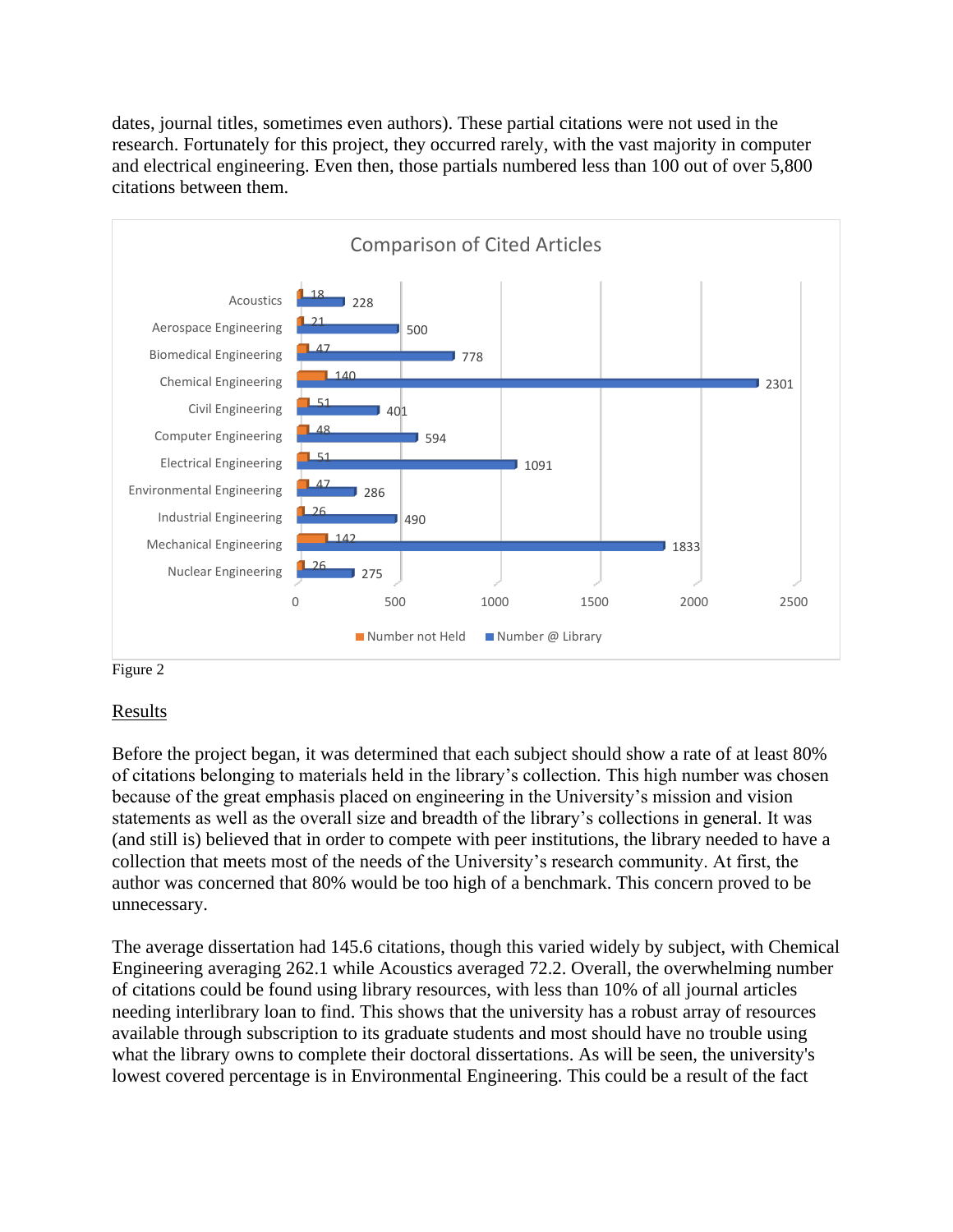that the subject does not have a department of its own and is part of the Department of Civil Engineering, which had the second lowest percentage.

Aerospace Engineering had the highest covered percentage at 95.97%. In this case, however, the word "highest" does not have the weight it normally would since the overall average is only two and a half percentage points lower. With the exceptions of Civil and Environmental Engineering mentioned above, all disciplines came in over 90%. One detail that stood out to the author was how close Biomedical and Chemical Engineering were. Not only were they close in percentage, but they also shared many of the same journals (though care was taken to ensure there was no overlap in articles). It may or may not be a coincidence, then, that both department administrations are in the same building. However, the only other co-located departments in the college, Electrical and Computer Engineering, did not show this same close relationship, with Electrical above the average and Computer just below it.

# Conclusion

The author was expecting that the library would have most of the resources used by students for their dissertations, but the extremely high percentages were a surprise. It was mentioned earlier under the limitations that students may have used other means to find sources that the library subscribed to (due to how the databases are set up). This research may also show the opposite: the students may not even realize that services such as Interlibrary loan are available options.

On the other hand, the research shows that the university library's engineering collection is robust enough to handle the needs of graduate students studying a wide variety of current issues in the discipline. Topics discussed in the dissertations included everything from underwater acoustics to propeller aerodynamics and from environmentally friendly lighting methods to cancer treatments. The author considers the current state of the collection to be of outstanding quality and will do their best to maintain that quality as best as possible for the foreseeable future.

### Future Research

This project covering journal use is only the first step in determining overall collection use. The database created for this research includes information on books, conference proceedings, websites, technical reports, and even other dissertations that were used by engineering graduate students to complete their work. These will be looked at in an upcoming project.

Another interesting line of inquiry, although undoubtably larger than this one, would be to look at faculty publications. It would be interesting to see how the two datasets match up and where they would diverge. Comparisons could be made within disciplines as well as between them, and even between types of material used (books, journal articles, etc.).

The current research will be used as a baseline and the author will return to it in five years to compare new usage statistics to the existing database. Any trends that develop over that time can be discovered and it will be interesting to see if the planned physical and fiscal changes to the library have an effect on where the students find their sources.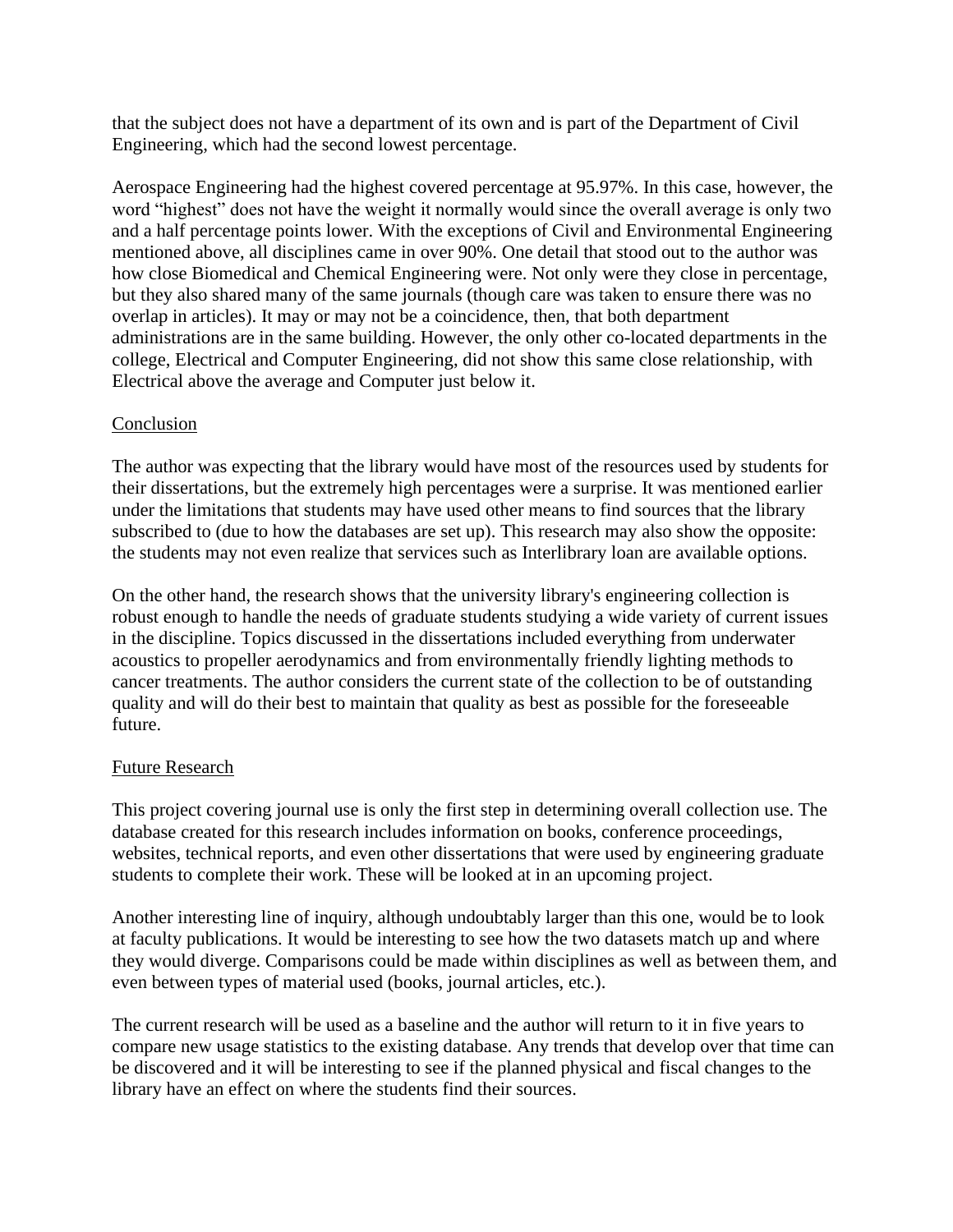When returning to this project, it would be better to use Microsoft Access instead of Microsoft Excel to create the datasets. The ability to easily sort and recall the data will speed up the process immensely and create less of a headache for researchers. Also, the dataset that was created for this paper includes a wealth of information that was not used, including books, conference proceedings, websites, and even other dissertations that were cited in the selected dissertations. These statistics can be used much like the journals to determine if and where there are any collection deficiencies. Future projects will go into more depth on these sources.

Another future research project could explore the other side of this question: which journals are not being used by our thesis-writing graduate students? As mentioned previously, we do need to be conscientious of the demands on our budget; it would be just as useful to determine which subscriptions are no longer needed (or not needed as much). The Library is a member of multiple state and academic library alliances and usually has no difficulty finding articles not held directly by it though Interlibrary loan and other means.

### Acknowledgements

The author would like to thank John Meier, Beth Thomsett-Scott, and Paige Andrew for their assistance and encouragement during both the research and communication phases of this project.

The author received no financial support for the research, authorship, or publication of this article.

# References

[1] The Pennsylvania State University, "Undergraduate Enrollment," Penn State Engineering, 2019. [Online]. Available: https://www.engr.psu.edu/facts/undergrad-enrollment.aspx. (Accessed: 22-Dec-2019).

[2] The Pennsylvania State University, "Graduate Enrollment," Penn State Engineering, 2019. [Online]. Available: https://www.engr.psu.edu/facts/grad-enrollment.aspx. (Accessed: 22-Dec-2019).

[3] J. J. Meier and T. W. Conkling, "Google Scholar's coverage of the engineering literature: An empirical study," *J. of Acad. Librarianship*, vol. 34, no. 3, 196-201, May 2008, doi: 10.1016/j.acalib.2008.03.002.

[4] J. Kayongo and C. Helm, "Relevance of library collections for graduate student research: A citation analysis study of doctoral dissertations at Notre Dame," *College and Res. Libraries*, vol. 73, no. 1, 47-67, Jan 2012, doi: 10.5860/crl-211.

[5] P. Kirkwood, "Using engineering theses and dissertations to inform collection development decisions especially in civil engineering," *Proc. of the Amer. Soc. of Eng. Educ. Annu. Conf.*, Austin, TX, June 2009.